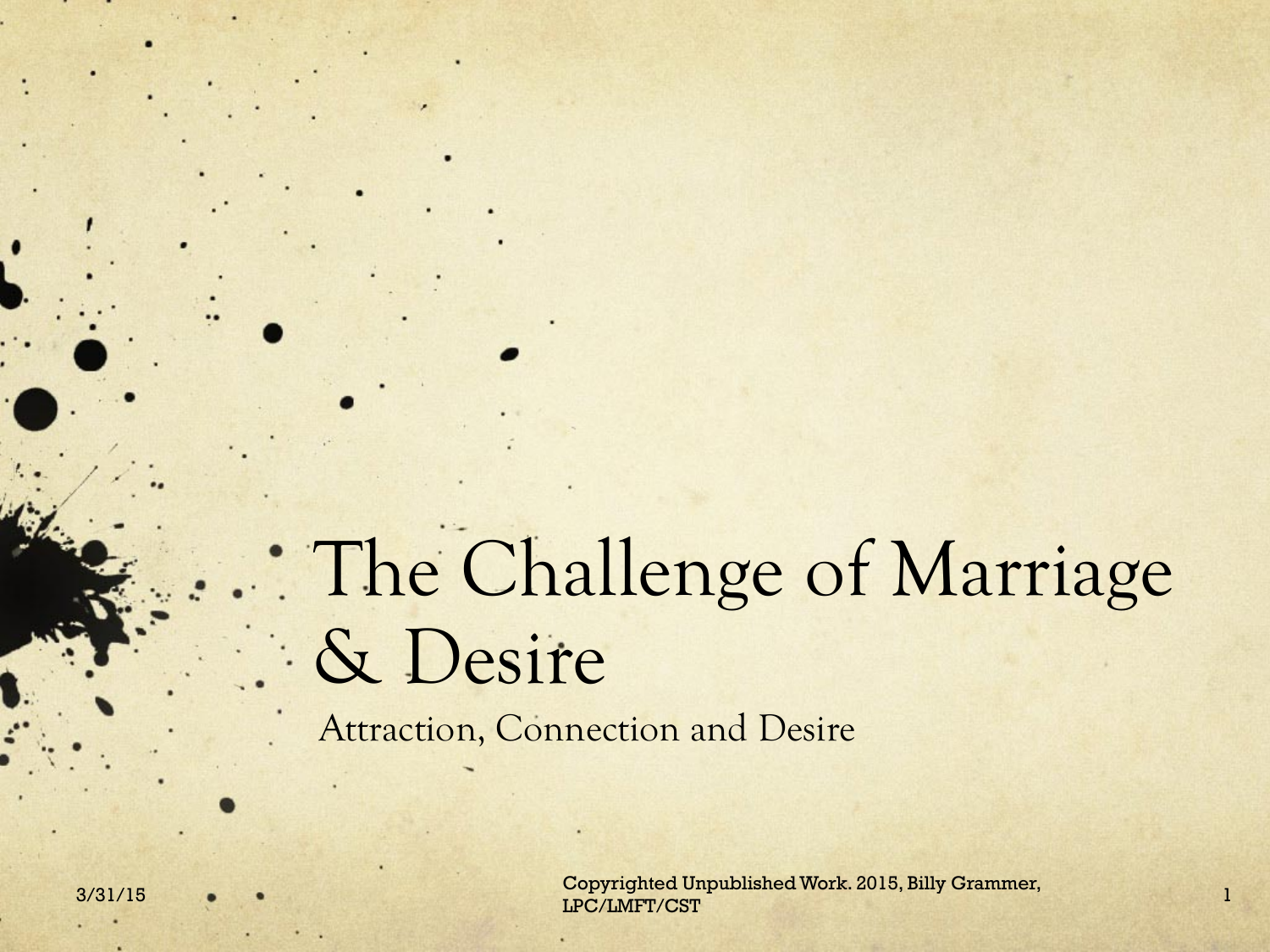#### **Who am I?**

Good Question!

Licenses: LPC/LMFT/CST

August 10th, 1987 (35 client hours per week x 50 weeks)

1750 Client Hours per Year x 27 years (and 6 months) = 48,090

Classes, Workshops, CEU's, Pre-Marriage, Marriage, Sexual Issues, (Affair Recovery, Sexual Addiction), Personal Growth, Individuals, Couples, Systems (including Personal & Business Relationships)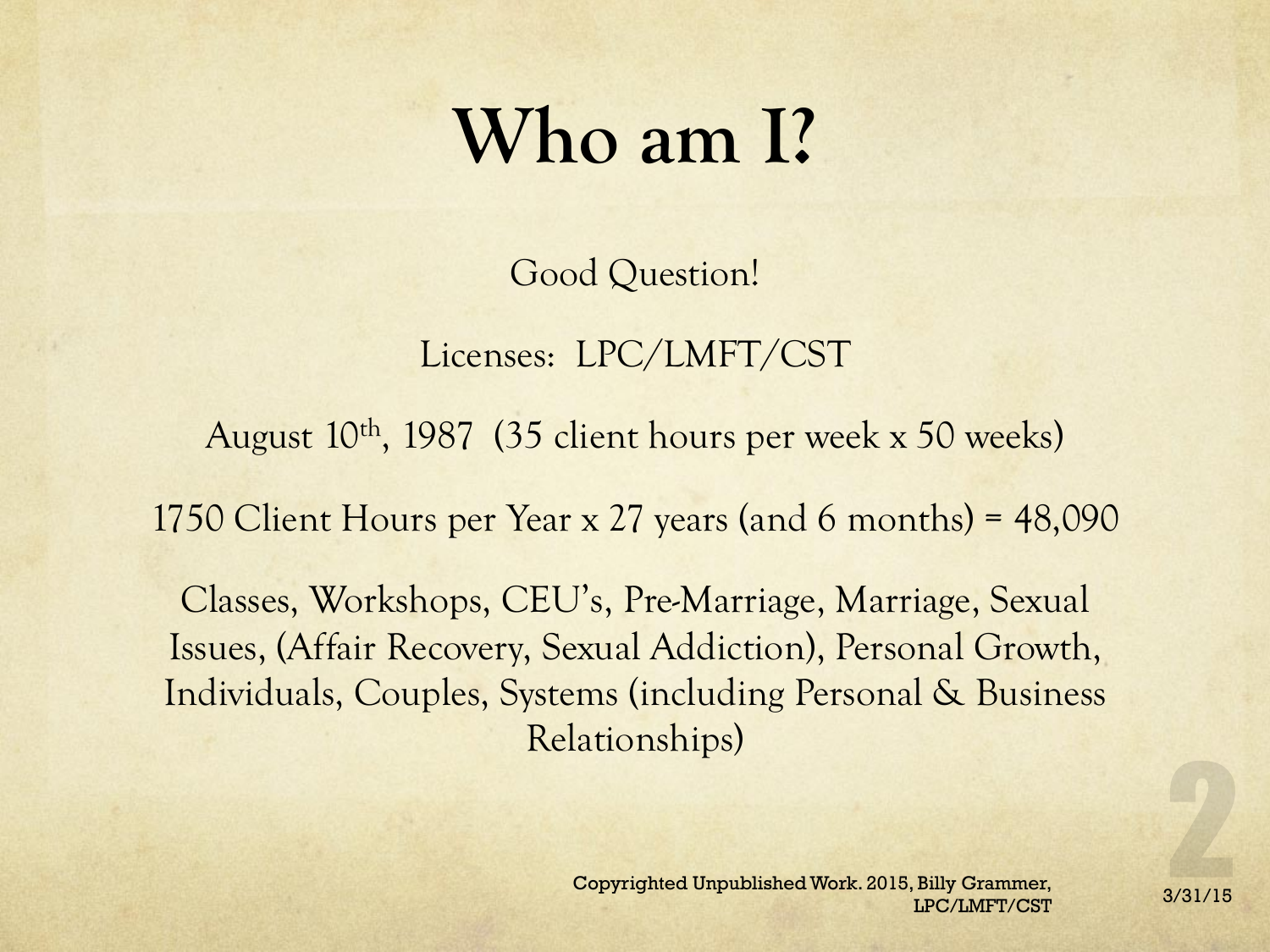### **Some Basics**

- Our Time Together: 6 Classes
- The Format: 7:00 7:40 Content, Comments, Questions
- 7:40 7:50 Brief Break
- 7:50 8:30 Content, Comments, Questions
- This Class is Designed to be Positive, Empowering, and Personal Growth Enhancing.
- **www.billygrammerdallas.com/SpringClass.en.html**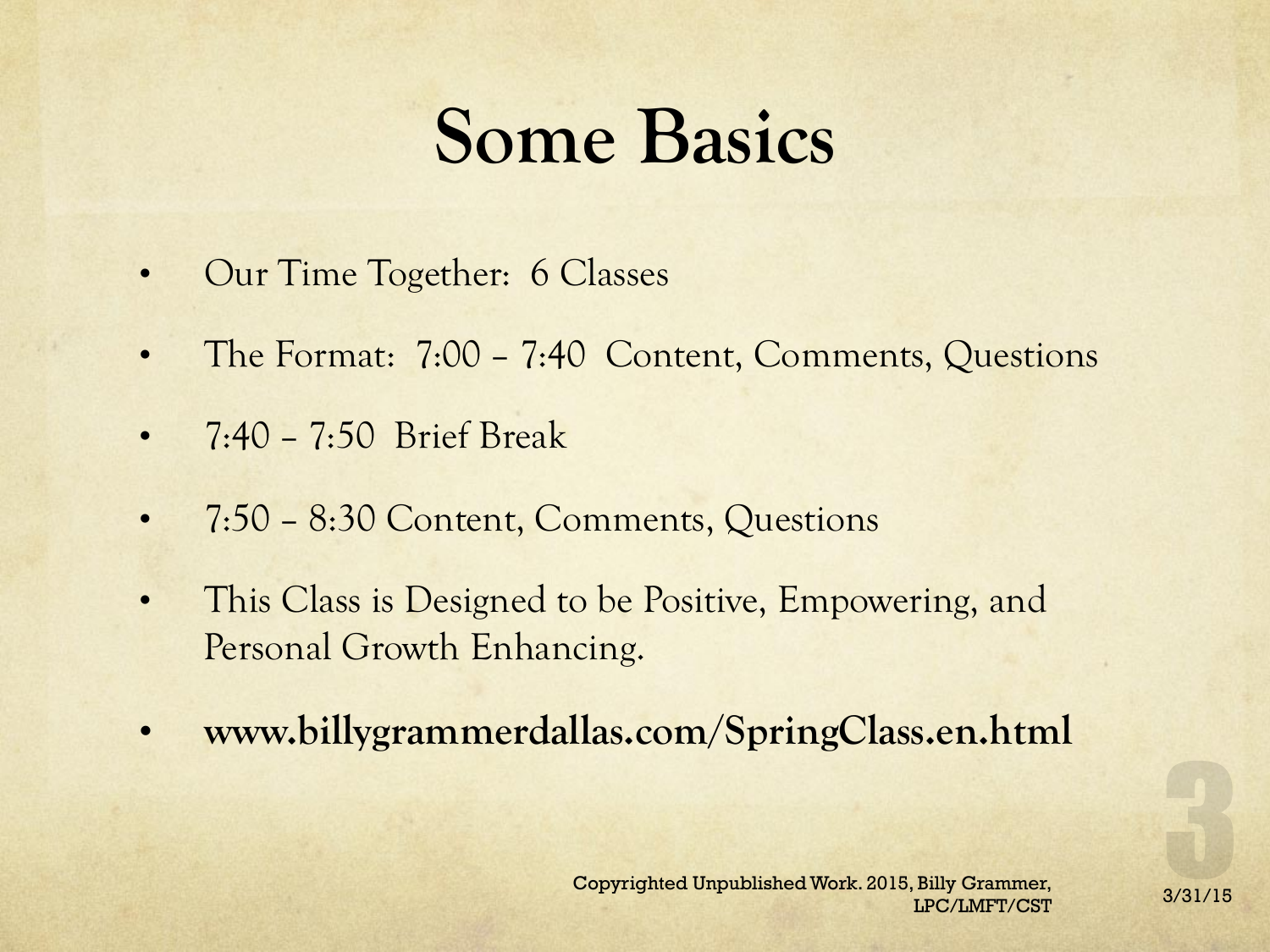### **Some Basics**

- Co-Create the Class What do you personally wish to get out of this class?
- Write your question, comment, or "One thing that I really want to get out of this class is " on a 3x5 Card or send me an Email.
- I will weave your request, question or comment into the class material.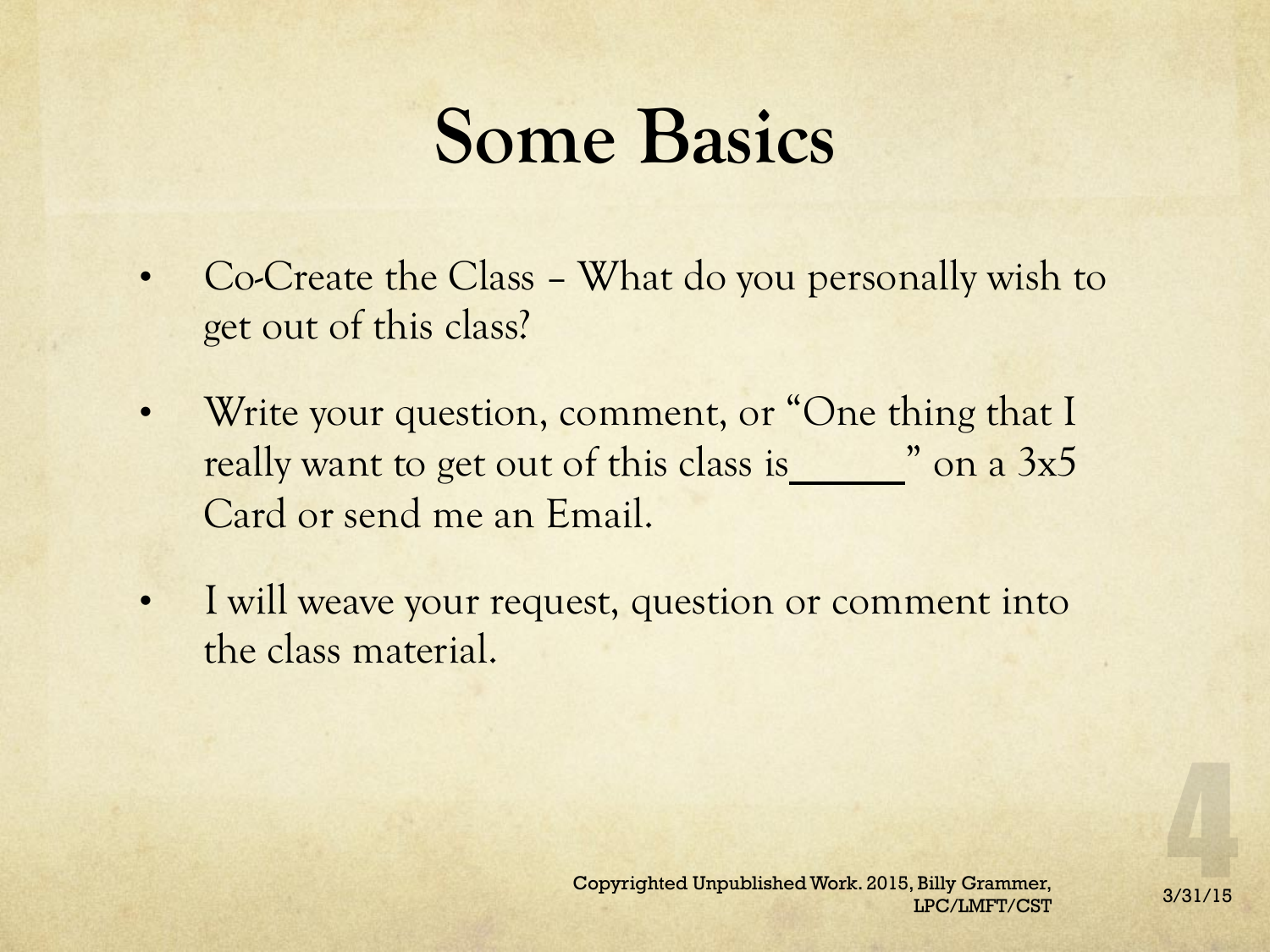# A Few Thoughts

- Embrace a Personal-Growth Approach to Relationships, especially Marriage
- Embrace the Perspective: There's Always Something "Right" about What Seems to be Going "Wrong!"
- Reject the Perspective that Relationships, especially Marriage, are designed to "Meet Your Needs."
- Focus your Attention: "Do you Wish to be Tolerated, Endured, or "Put up With," or Do you Wish to be Liked, Enjoyed and Desired?"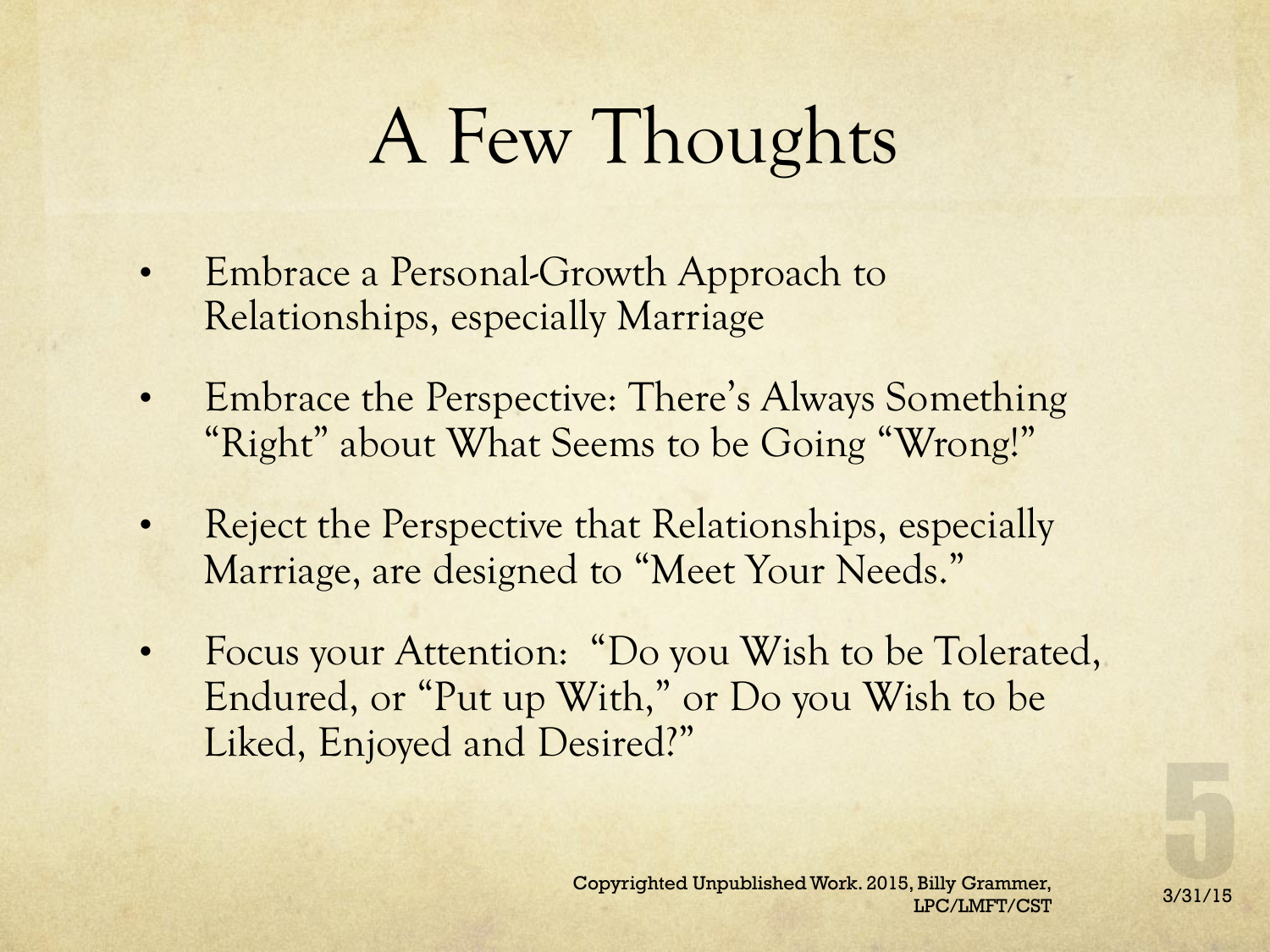# **The Conclusion First**

"Does Marriage 'Kill' Attraction and Desire?"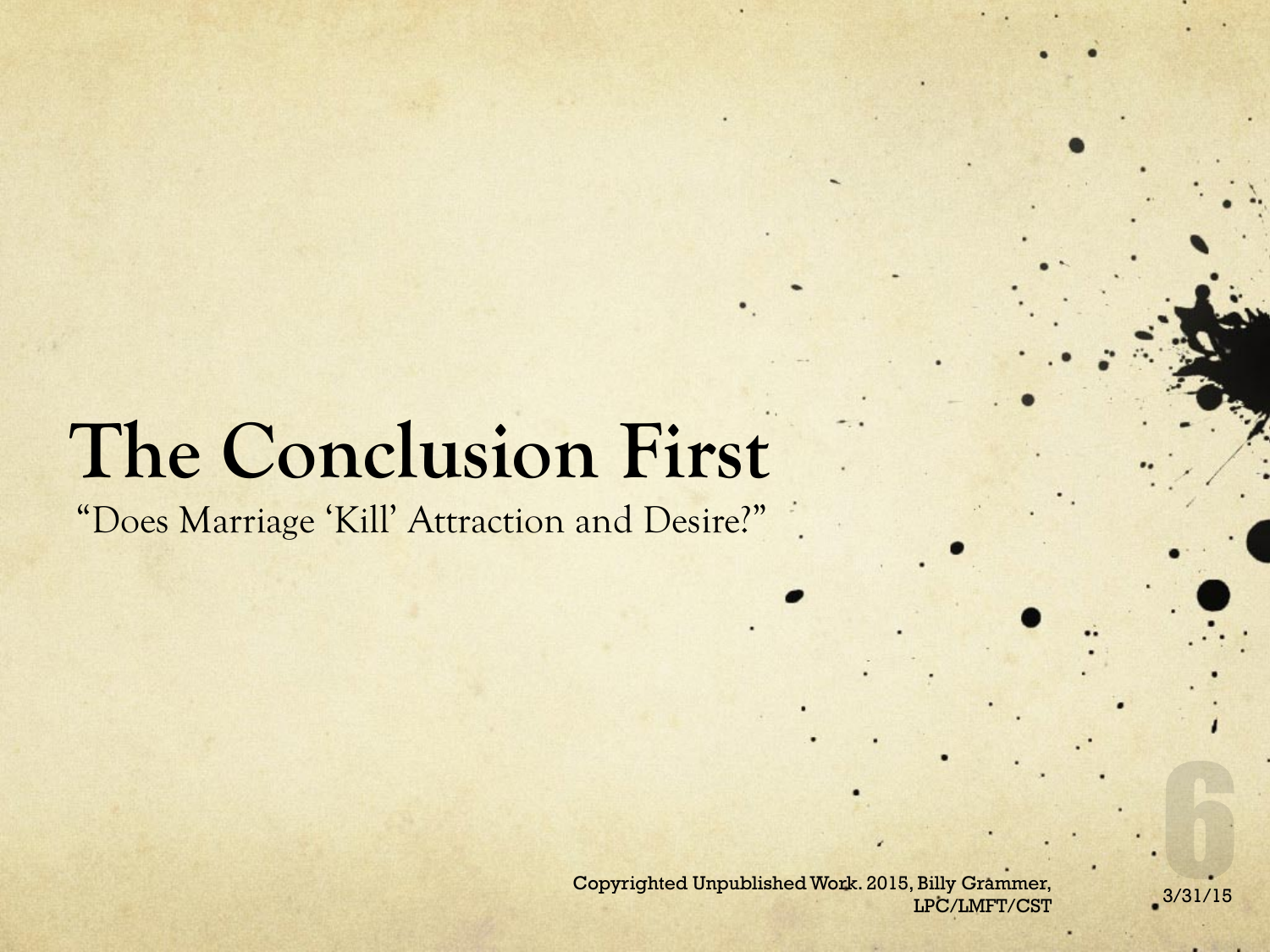#### The Nature of Desire

**Desire is Looking for its Object** 

High Short-Term Yield

High Short-Term Return

Low Investment

Low Cost

Copyrighted Unpublished Work. 2015, Billy Grammer,<br>3/31/15 LPC/LMFT/CST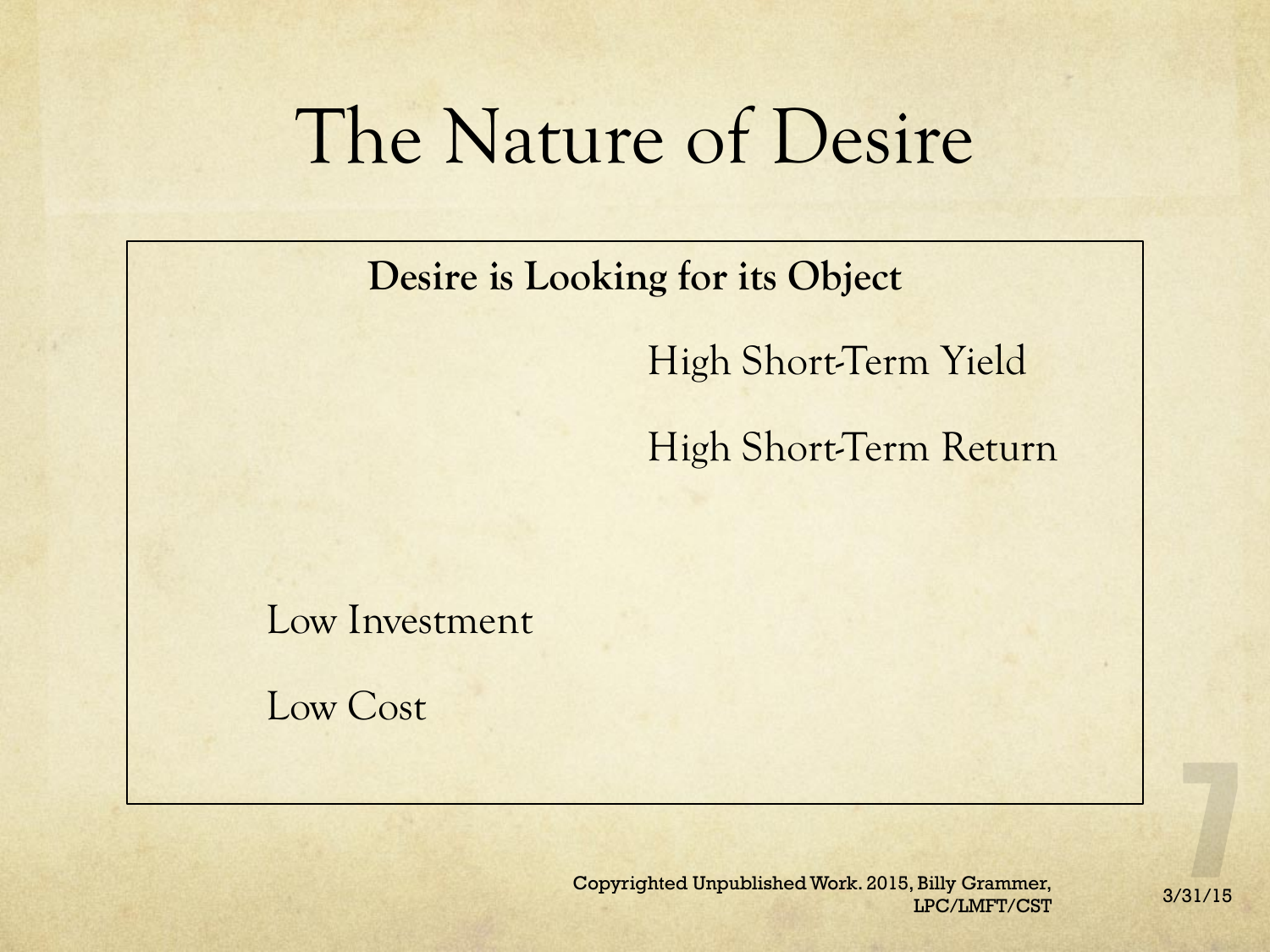## The Nature of Desire

**Desire is Looking for its Subject**  High Investment High Long-Term Yield High Cost High Long-Term Return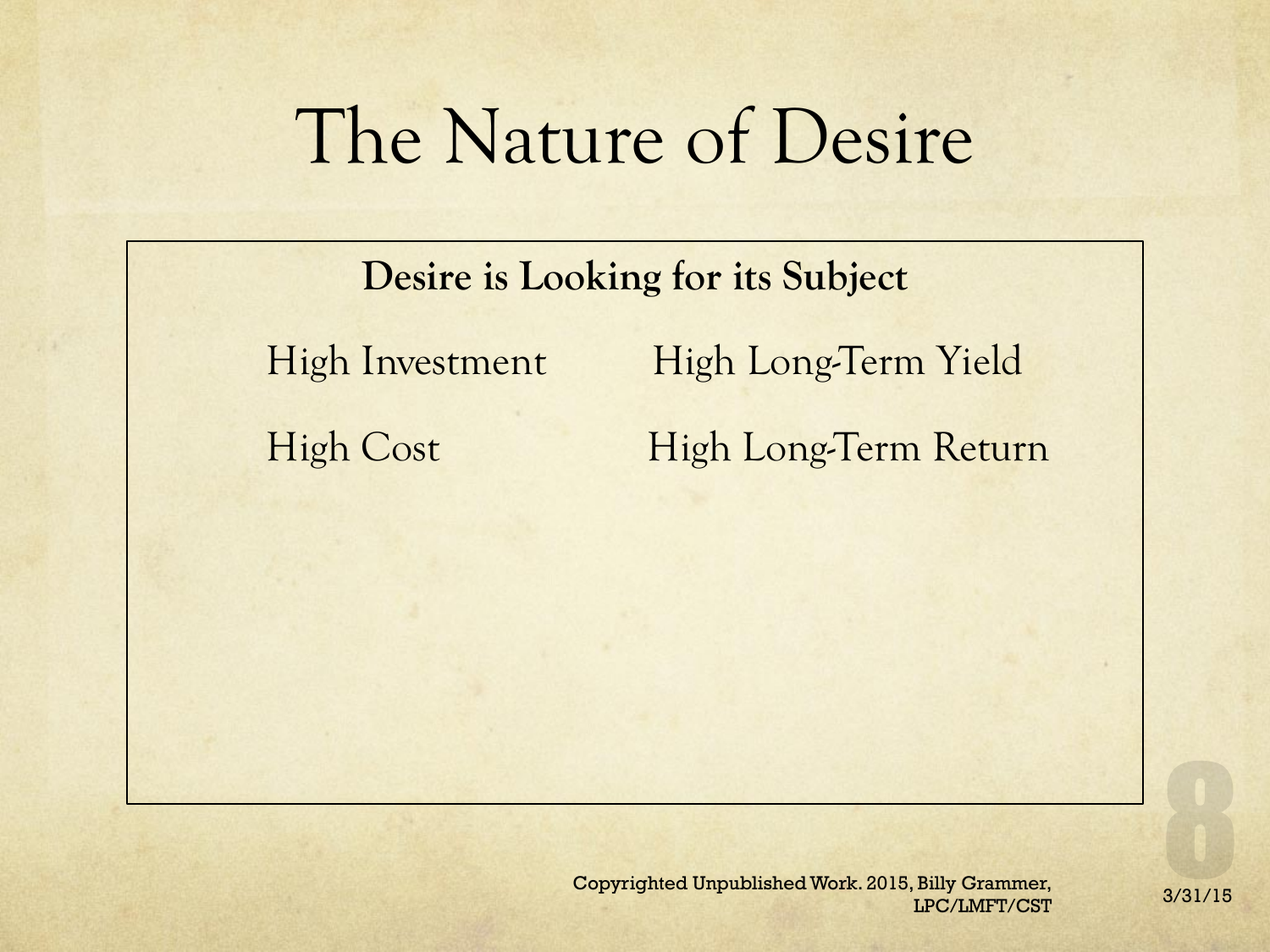## **The Wonderful Benefit**

The growth of a person is the progressive liberation of desire. It is the process whereby desire finds ever more deeply its subject, whereby desire comes to be in one who can say, ever more deeply and wholly, "I want."

Sabastian Moore*, The Liberation of Desire.* 

**Desire is Looking for a New Subject; Not a New Object**